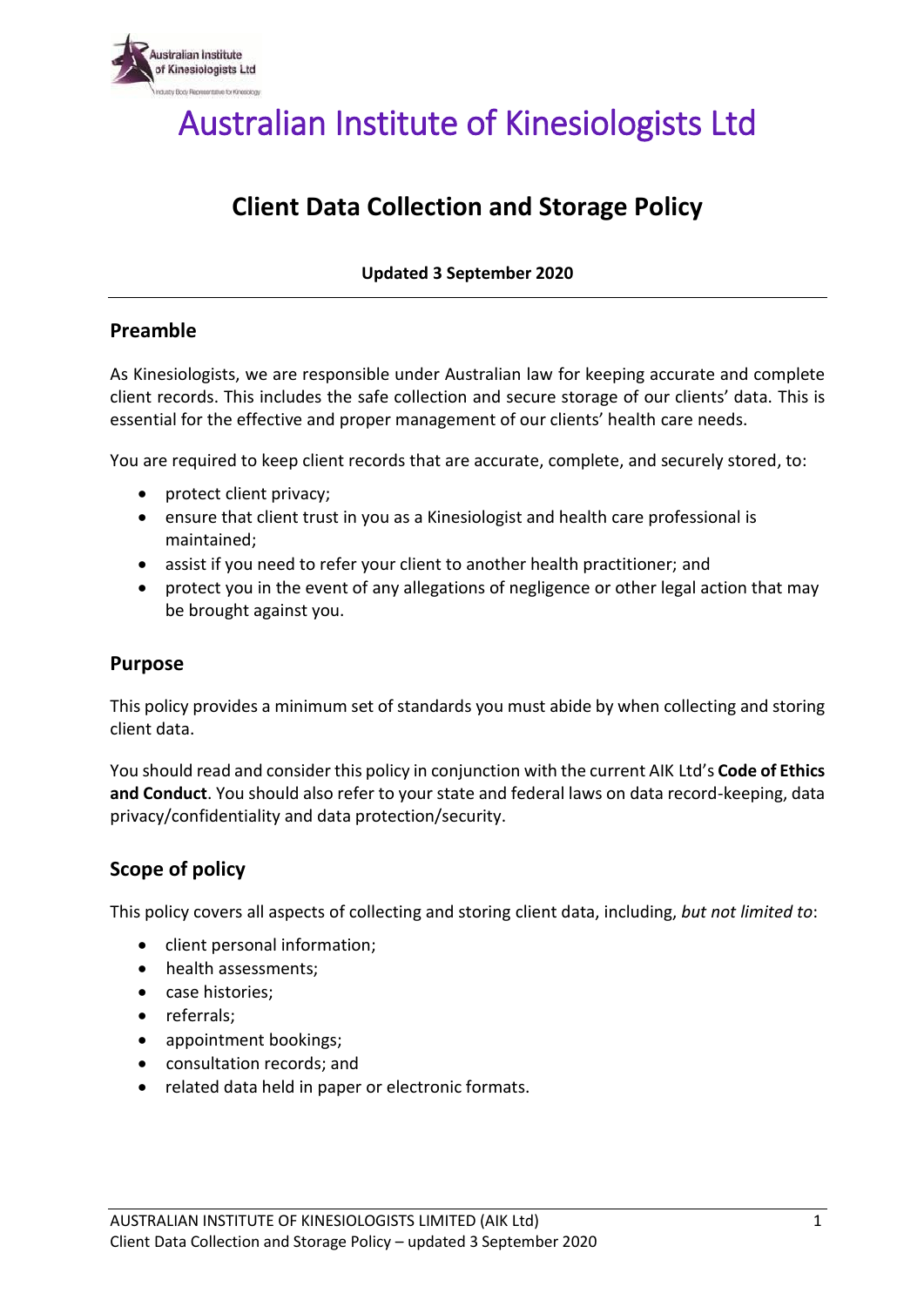

## **Data collection**

The client data you collect should be accurate and complete, and should contain details such as (but not limited to):

- the date of the consultation;
- the client's name and contact details;
- the client's date of birth;
- the client's healthcare insurance details;
- $\bullet$  the client's emergency contact/s;
- the client's usual medical adviser;
- the client's medical history and medication history;
- the client's next of kin with contact details;
- any information regarding allergies or sensitivities to medications or any other substances;
- reasons for the consultation:
- record of their written signed consent to the session; and
- any findings from the balance undertaken in the session.

Your clinical notes should be written at or near the time of the consultation to which they apply. They should be factual in nature, and not contain anything that is subjective, offensive or defamatory in nature. They should also not have abbreviations or terms that are not commonly understood.

# **Data storage and security**

Your client records must be stored securely, and accessible only by you and any authorised staff you may have (such as a receptionist).

#### *Paper records*

- You must keep paper records in a locked cabinet (or other secure system) that cannot be accessed by anyone who does not require access.
- If you remove or move records (for example, to take to a home visit), they should be stored in a secure, locked container and kept out of sight while in transit.
- You must use paper that is not able to be easily damaged or degraded. The use of loose notes (e.g. sticky notes) is strongly discouraged.

#### *Electronic records*

- You must store any electronic client records in a password-protected system that cannot be accessed by anyone who does not require access.
- You should also ensure that you change passwords to access the data on a regular basis (e.g. monthly).
- It is recommended that you consider taking out a cyber insurance policy if you are storing your client records electronically. As you are usually storing information on your clients of a private and sensitive nature (such as their name, address and medical records), cyber insurance covers you if your computer systems get hacked and the data on those systems is unlawfully accessed or stolen.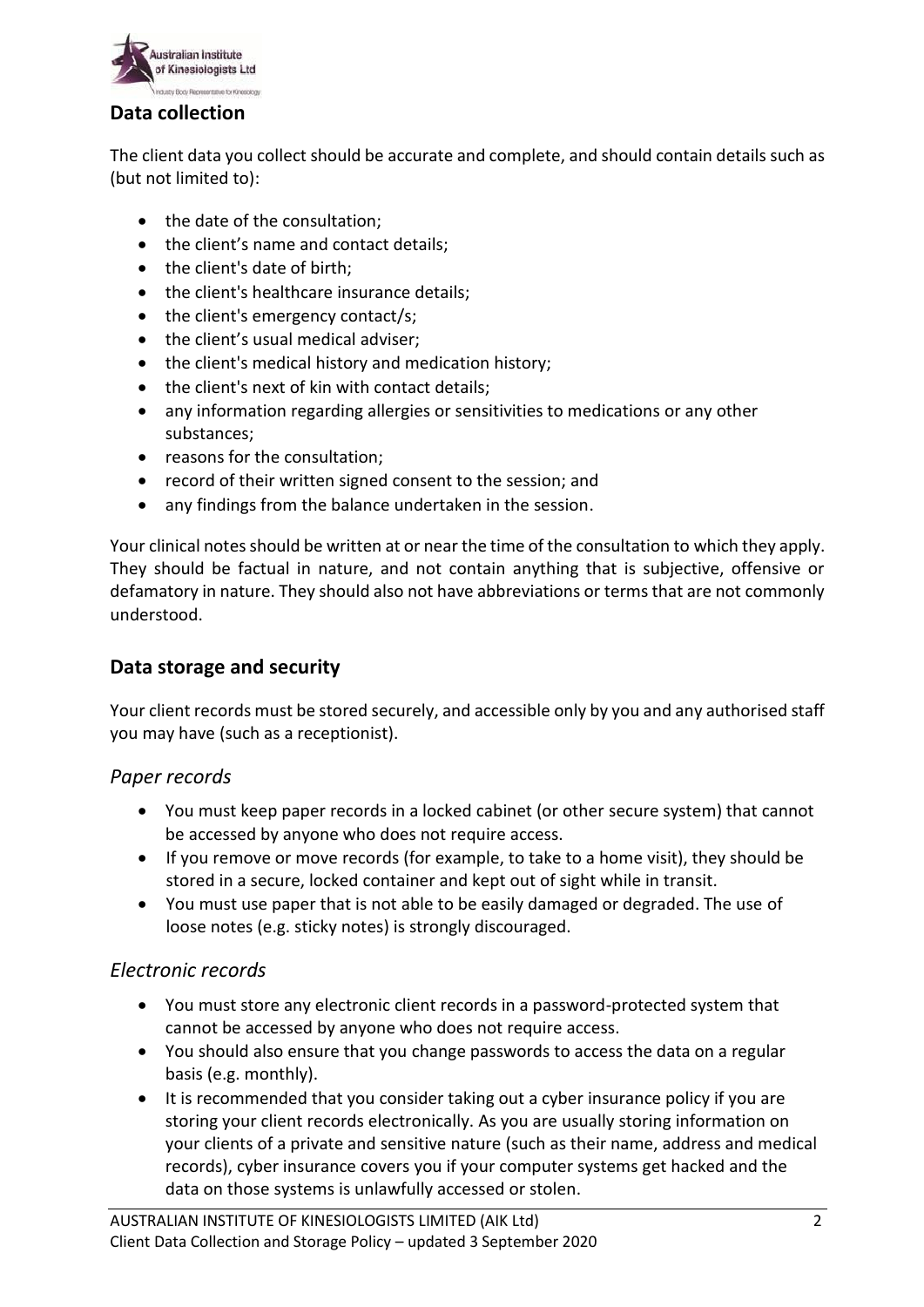

#### **Electronic storage systems**

# *Electronic Digital Records Management Systems (EDRMS)*

If you choose to store your client data electronically, an Electronic Digital Records Management System (EDRMS) is recommended, rather than a standard computer folder system. An EDRMS has built-in features that facilitate better management and more secure storage of data. You are encouraged to do your own research to find out which systems would be suitable for your use.

### *Cloud storage over the internet*

Cloud storage allows you to store documents such as client records over the internet, which is designed for convenience, but you need to be careful with the security of such facilities when it comes to keeping your clients' data safe.

You are advised to not use unsecured cloud services, such as Google Drive, Microsoft One Drive and Dropbox. This is because these services usually store the data you put into them in locations overseas, which would mean that the data would not be subject to the same legal protections as data stored in Australian-based services.

The [Australian Cyber Security Centre website](https://www.cyber.gov.au/irap/asd-certified-cloud-services) provides more information on the use of cloud services and cyber security more generally.

#### *Digitalisation of paper records*

- If you choose to digitise your client records, the entire client record must be digitised. Once you complete this process, you must check to ensure that the records remain complete and accurate in the digited form. Evidence of this check being done must be included with the record.
- The digitised records must restrict or prevent any changes or alterations to be made to the records. If you need to make changes to these records, you need to keep a record of those changes, or clearly mark them on the records that were changed.

#### **Backup of electronic data**

- You must have a Disaster Recovery and/or Business Continuity Plan in place for any electronic system storing client data. This is required for you to manage any risks if your electronic client system is damaged or compromised. For example, your system's data must be regularly backed up onto other storage systems.
- When you back up your data, if it is stored internally (i.e. in the same place as where you store your original data), you need to take into account that if a disaster occurs at that place, you could potentially lose both your original and back-up copies of your clients' data.
- If you back up and store your data off-site, the location must be somewhere in Australia. If you choose to back up your data using a cloud service, please ensure you adhere to the policies stated earlier on cloud storage.